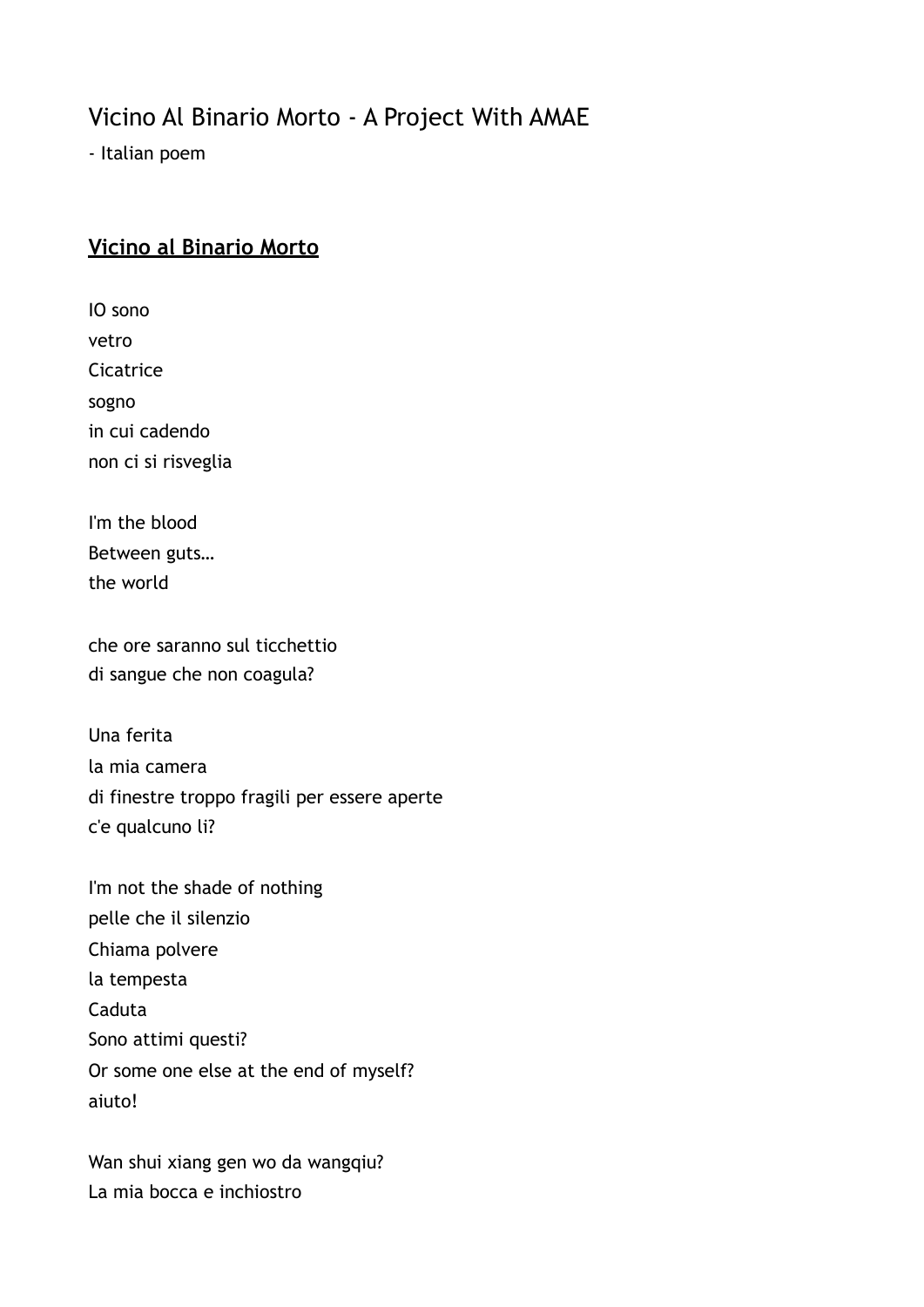Cancello, coprendo Con la voce Lo spazio, il tempo Sulla sera intrisa Di pareti e dolore Ali di ferro e vento rapaci nel silenzio Lontano d'aria sempre fresca D'altri passaggi Appena scorti nel rombo di un bisturi Che apre il cielo oltre il cosmo Dei miei capelli

I ragni dal soffitto teso osservano il vuoto Della stanza perdersi Come una goccia Nei miei occhi d'oceano

AMAE, 9.2003, Ferrara, Italy

## 咫尺盲軌

我是一片 創傷的玻璃 當我進入夢鄉後 再也不能甦醒

我是游走於心肺的血··· 這世界

淌下的血 於那刻停止凝結?

我的房間 有一只傷口 那些窗戶 脆弱得難以被⼈開啟 那裡有⼈在嗎?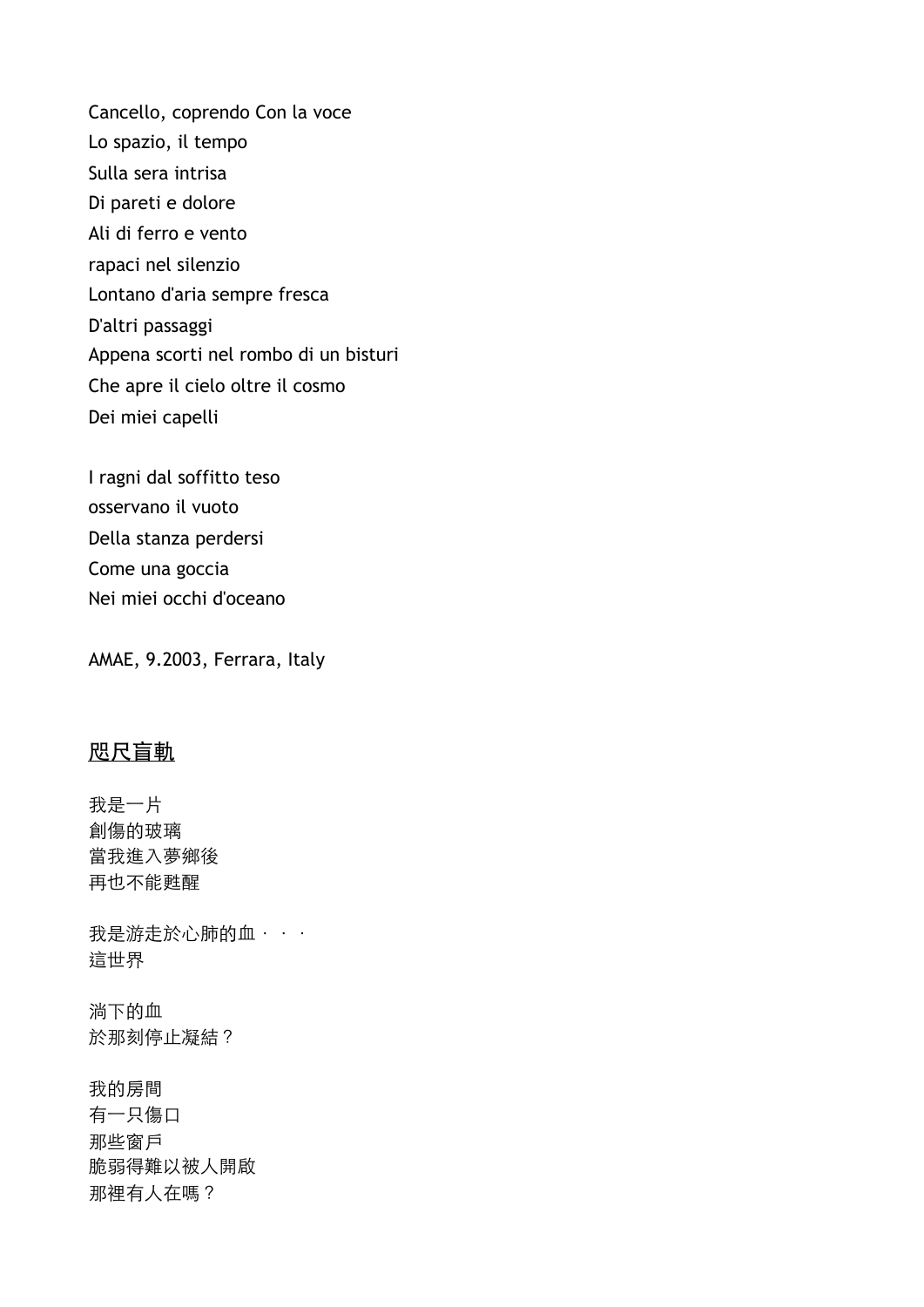我不是任何事情的影子 無言的肌膚 名塵埃 狂風倒下 是這刻嗎? 還是他⼈隨我背後? 救救我吧! 萬歲想跟我打網球? 我的口是墨水 抹去我的聲音 ⿈昏的時空 浸透著屏障與苦痛 頑強的翅膀與暴風 掠奪了寂靜 ⽽清新的空氣 總落在遙遠的道路 剛發現低聲細語的柳葉刀 把我髮絲的宇宙 打開一片天空

蜘蛛從堅實的頂篷 瞧向虛空的房間 它的淚兒 如我眼中的 一片汪洋

AMAE, 9.2003, 意大利非拉拉 翻譯:林慧潔 / 文字編輯:蔡玄暉

## Close to the Blind Track

I am glass scar dream where falling down you can't awake anymore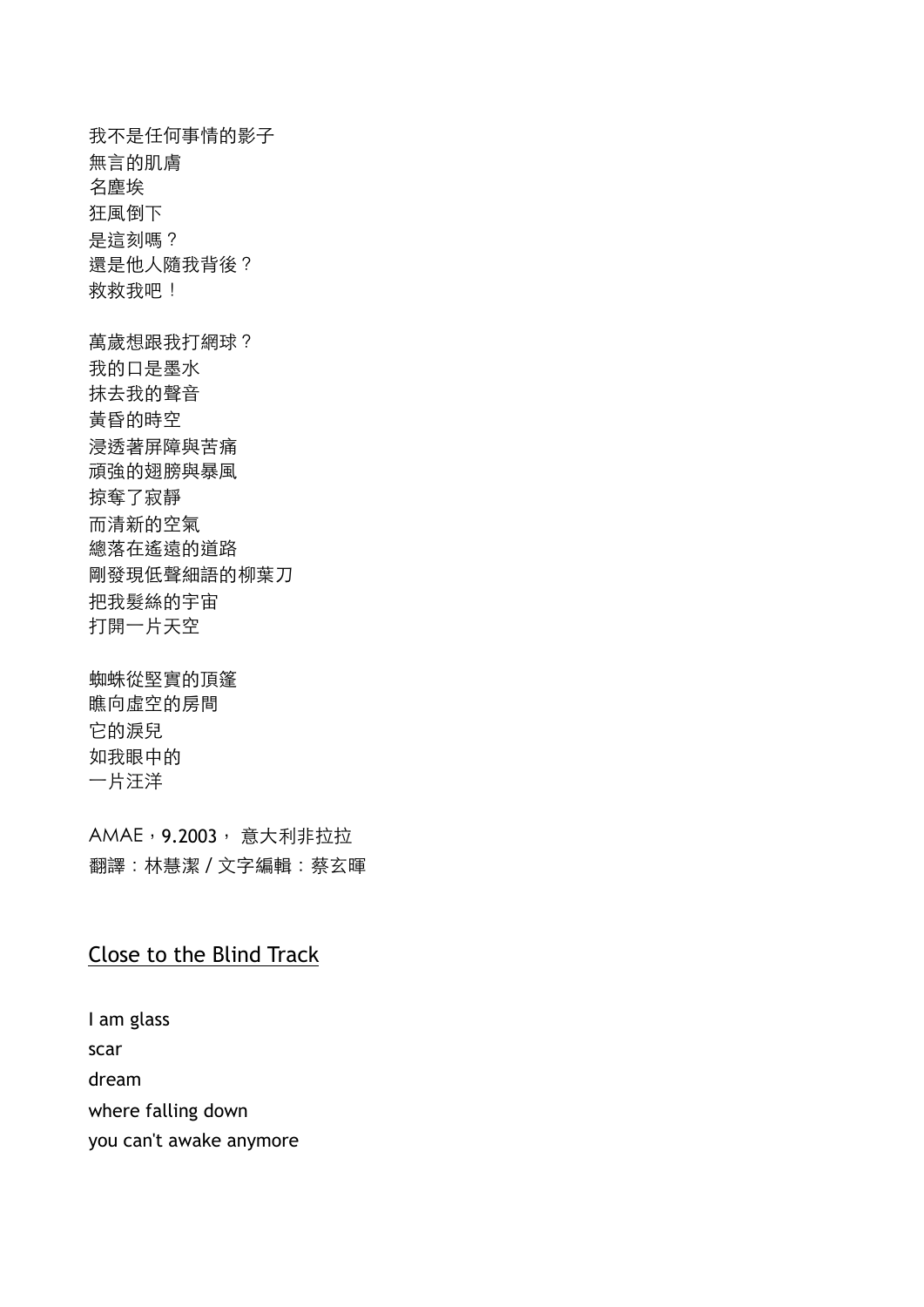I'm the blood between guts... the world

What time is it on the clicking of blood that doesn't coagulate?

A wound my room of too fragile windows to be opened Is there anybody there?

I'm not the shade of nothing skin that the silence Call dust the storm fall Are these moments? Or someone else at the end of myself? Help!

Wan shui xiang gen wo da wangqiu? My mouth is ink I erase, covering with the voice The space, the time on the evening soaked of walls and pain iron wings and wind predatories in the silence far from fresh air of other passages just noticed into the rumble of the bistoury which open the sky over the cosmos of my hair

The spider from the stiff ceiling